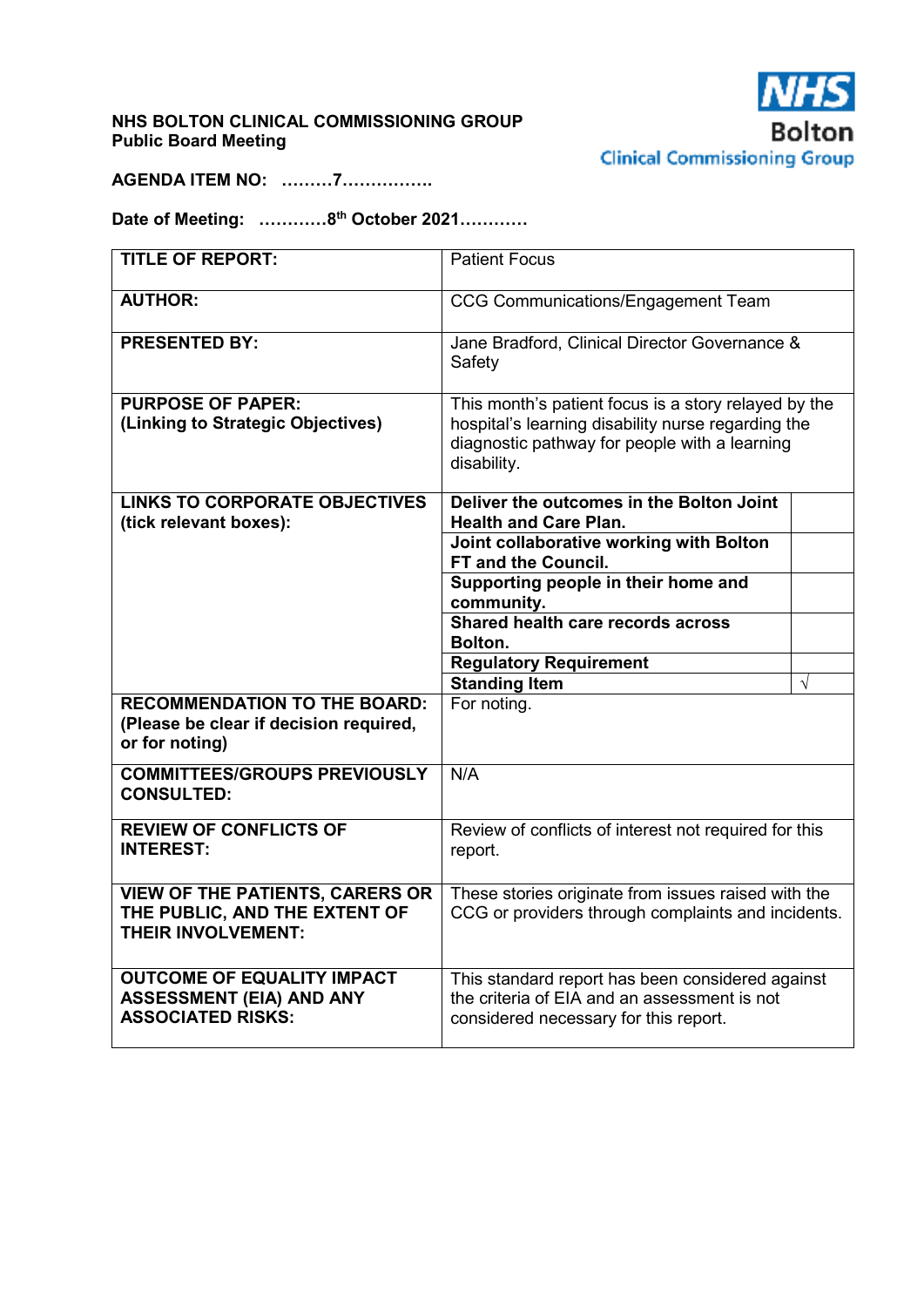

# **Patient story relayed by the hospital Learning Disability Nurse - Diagnostic Pathway for People with a Learning Disability**

### **Introduction**

Ali is a 38-year-old man with a severe Learning Disability and complex behaviour issues, Ali lives at home with his parents and extended family. He has a very close relationship with his family especially his mother.

I first met Ali and his parents over 20 years ago in my role of community Learning Disability nurse and over the years I have been involved in supporting Ali's admissions to hospital for dental treatment under general anaesthetic.

Ali has a wonderful sense of humour, he likes watching his favourite TV programmes and films. He is severely needle phobic and very anxious about any invasive health interventions. I would not describe Ali as aggressive however his fear of needles is so extreme that he is likely to push people out of the way to escape putting his safety and the safety of others at risk.

Over the years, I have also supported Ali to come to the hospital for blood tests. In recent years despite a bespoke service that included experienced phlebotomists, arranging the blood test at a time that is quiet, with no members of the public present and allocation of a double slot, each attempt for a blood test was unsuccessful.

Ali's parents repeatedly expressed concerns to professionals and their GP that Ali's health and wellbeing was declining, convinced that the decline in behaviour and physical wellbeing was due to an undiagnosed health condition. They felt that if Ali could access blood tests and diagnostic tests we would have a clearer picture about cause and treatment – things that Ali wasn't able to tolerate.

With the involvement of Ali's community Learning Disability Nurse working closely with his GP and following the Mental Capacity Framework it was agreed that Ali would be referred a new hospital pathway that was launched in June 2021

#### **Diagnostic Pathway for People with a Learning Disability**

The Pathway is central to supporting individuals with a Learning Disability in receiving equitable care and maximising the potential for positive health outcomes.

Some people with a learning disability, associated complex needs or challenging behaviour have severe anxiety about needles or health interventions. They struggle to access routine diagnostic tests such as blood tests, ECGs or X-rays.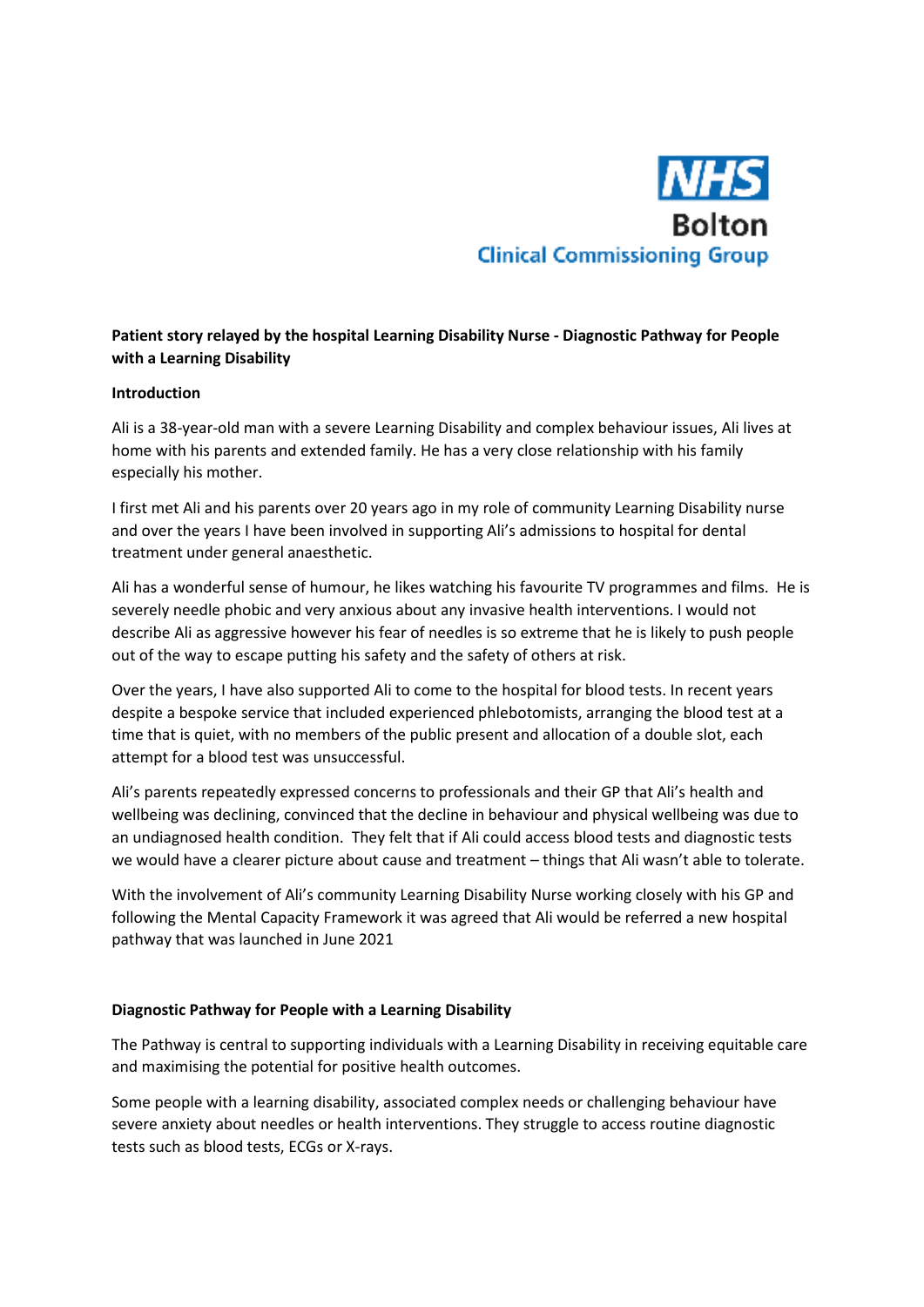Being unable to access diagnostic tests in a timely manner or in some cases not at all, can delay treatment and is detrimental to the individuals' health, wellbeing and a source of great distress for carers.

Using the pathway, if diagnostics cannot be undertaken at a GP practice or Health Centre then Community Learning Disability Nurse and GP are able to assess the need for diagnostic tests to be completed in hospital under sedation or general anaesthesia. The ability to refer patients on this pathway allows healthcare to progress, and it's a key step forward in supporting individuals to receive equitable care and maximise the potential for positive health outcomes.

Ali's referral to the diagnostic pathway was accepted and we were moving on to the next step, which was organising the Best Interest meeting, inviting all the relevant professionals and Ali's parents making sure all decisions are in the best interest of Ali.

Unfortunately, prior to this taking place Ali was involved in a serious accident which resulted in hospital admission and the need for treatment under a general anaesthetic. Therefore, instead of a planned admission we utilized the emergency admission to complete diagnostic tests, as described below.

After suffering an outside fall in July, his family became concerned about his injuries and his brother accompanied him to the ED (Emergency Department). Ali refused to enter the ED and he was taken home before any examination could take place.

The following morning it was clear to Ali's family that he had injured both of his arms and his knee and his GP advised a return to the ED department.

The hospital Learning Disability Nurse liaised directly with an Advanced Practitioner in ED, explaining that Ali could not tolerate waiting in the crowded ED Department.

Nick, the AP, implemented the following reasonable adjustments:

1/ Met Ali outside, offered Ali and his parents reassurance, developed a rapport with Ali, he was able to direct Ali and his parents directly to a side room (on that day the ED was extremely busy with 400 people attending throughout the day)

2/ Ali was given immediate priority and Nick remained his primary clinician. Ali responded well to Nick's calm and patient manner.

3/ The hospital Learning Disability nurses were present to support Ali, his parents and the ED staff. Our goal was to minimise distress to Ali, encourage him not to leave the hospital and offer support and advice to all the hospital staff caring for Ali.

The outcome of the x-rays was that Ali had fractures of both elbows and he would require surgery.

4/ The LD nurse liaised with the flow team and explained the need for a side room and how imperative it was for his parents to stay, to enable him to stay. Ali's mother was key to his compliance of treatment.

From the moment I was made aware that Ali required surgery under general anaesthesia, I highlighted the need to carry out all agreed diagnostic tests under the one anaesthetic as opposed to Ali requiring a further admission to undergo another general anaesthetic.

Also taking into consideration the trauma to Ali regarding health interventions, it was absolutely in Ali's best interests.